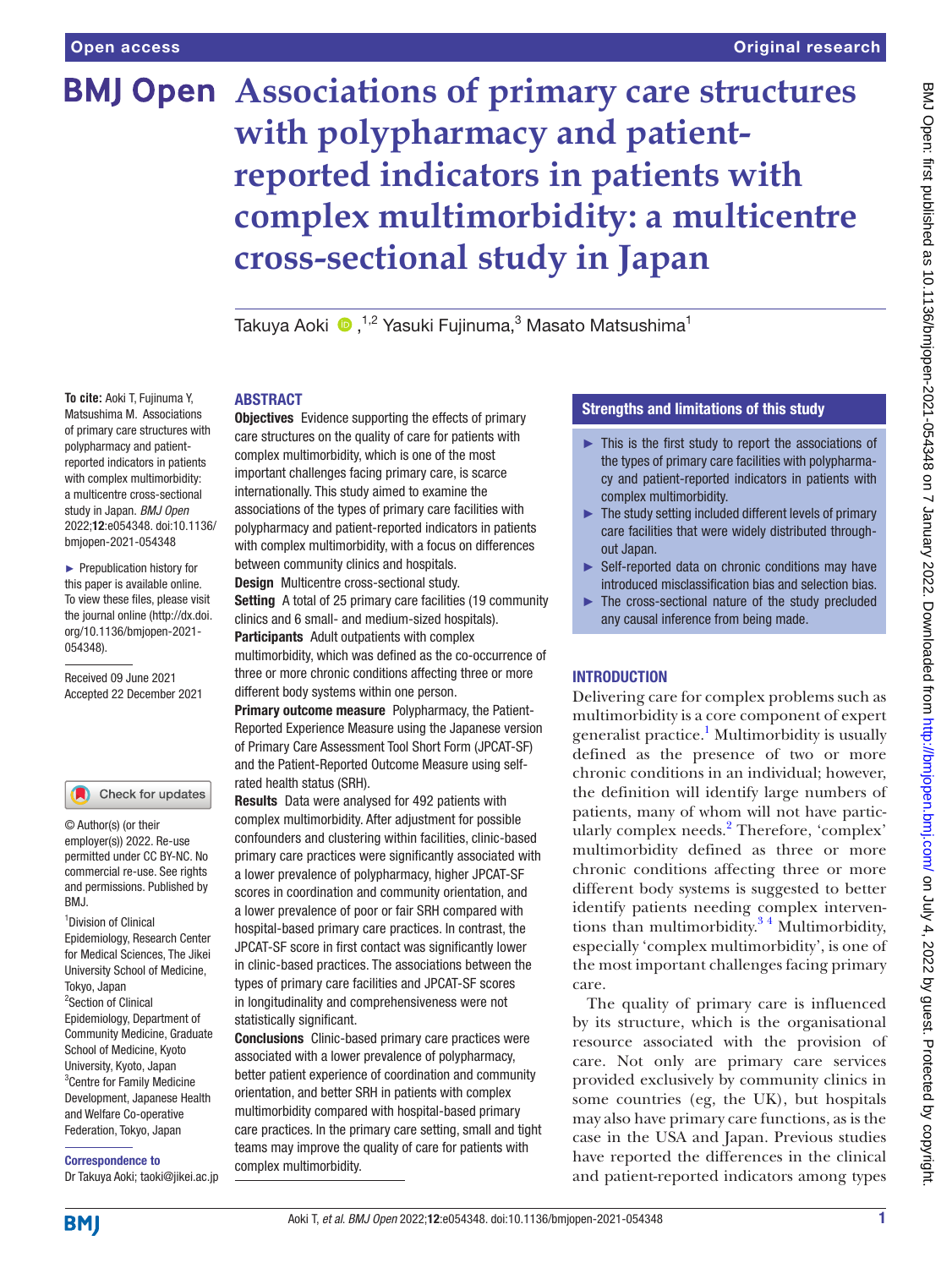of primary care facilities in non-selective primary care patients.<sup>5–10</sup> For example, some of these studies indicated that hospital-based primary care practices were associated with more low-value care and poorer performance of preventive care than community-based primary care practices.<sup>7 9</sup> In addition, our previous study in primary care showed that patients who visited hospitals had higher first contact scores and lower community orientation scores compared with patients who visited clinics.<sup>[10](#page-7-5)</sup>

Although the Japanese healthcare system does not necessarily distinguish between primary and secondary care and there is no gate-keeper system, primary care services are generally provided in both community clinics and outpatient departments of small-sized and medium-sized hospitals with less than 200 beds that are predominantly privately owned and managed.<sup>9 11</sup> Japanese community clinics are generally run by a small team consisting of one full-time physician and a small number of nurses and medical assistants. On the other hand, primary care departments of small-sized and medium-sized hospitals are run by a large team consisting of more physicians, nurses, medical assistants and other healthcare professionals than clinics.<sup>10</sup> Patients can visit any of these facilities without restricted access and additional out-of-pocket costs.[10](#page-7-5) In Japan, primary care in both practices has been typically delivered by primary care physicians trained in an internal medicine-based residency programme. The Japan Primary Care Association (JPCA), which was established with the merger of three academic societies in primary care, has certified primary care specialists since 2010.<sup>12</sup> The Japanese Medical Specialty Board has started the new certification programme in  $2018$ <sup>13</sup>

In such a situation of primary care, clarifying what kind of care is provided in clinics and hospitals for patients with complex multimorbidity will provide guidelines for the direction of primary care provision in developed countries where the population is ageing. A previous study suggested that polypharmacy and patient-reported indicators, including the Patient-Reported Experience Measure (PREM) and Patient-Reported Outcome Measure (PROM), are core outcomes for multimorbidity research[.14 15](#page-7-9) Therefore, in this study, we examined the associations of the types of primary care facilities with polypharmacy and patient-reported indicators in patients with complex multimorbidity, with a focus on differences between community clinics and hospitals.

#### **METHODS**

#### Design, setting, and participants

The data used in this study were collected from the primary care organisations reciprocal evaluation survey study (PROGRESS) 2018, which was conducted in primary care facilities nationwide[.10](#page-7-5) PROGRESS was a survey to collect data on clinical processes, patientreported indicators, healthcare utilisation, health conditions and sociodemographic characteristics among adult outpatients in primary care facilities to which a physician

member of the JPCA belongs. A total of 25 facilities, consisting of 19 community clinics and 6 small-sized and medium-sized hospitals distributed in both urban and rural areas (Kanto, Chubu, Kinki and Kyushu areas), voluntarily participated in the study. The participating facilities included seven facilities from three networks of medical institutions. A self-administered questionnaire was distributed to all outpatients aged ≥20 years who visited a primary care department in one of the participating facilities within a week of the survey period. We excluded patients who were seen for the first time at the participating facilities because it is difficult for them to assess their primary care experience. In addition, patients with severe mental disorders, such as advanced dementia, were also excluded.

Among adult outpatients who responded to the PROGRESS 2018, eligible participants in this study were patients with complex multimorbidity for whom the participating facility served as their usual source of care (USC). Complex multimorbidity was defined as the co-occurrence of three or more chronic conditions affecting three or more different body systems within one person. [3](#page-7-2) We collected data on the occurrence of 22 common chronic conditions using a structured questionnaire. Response options included hypertension, diabetes, dyslipidaemia, stroke, cardiac diseases, chronic respiratory diseases, digestive diseases, hepatobiliary and pancreatic diseases, kidney diseases, urological diseases, arthritis, rheumatism, lumbar diseases, osteoporosis, dementia, neurological diseases, mental disorders, endocrine diseases, malignancy, skin diseases, eye diseases and ear diseases. All chronic conditions were classified into the International Classification of Disease (ICD)-10 chapters to group chronic conditions by body system.<sup>[16](#page-7-10)</sup>

To identify an individual's USC in this study, three questions and an algorithm were used in the Primary Care Assessment Tool<sup>[17 18](#page-7-11)</sup>: (1) is there a doctor that you usually go if you are sick or need advice about your health?; (2) is there a doctor that knows you best as a person? and (3) is there a doctor that is most responsible for your healthcare? A patient was considered to have a USC if he or she answered positively to any one of the three questions.

#### Measures

#### **Polypharmacy**

In this study, polypharmacy was defined as the concurrent use of  $\geq 5$  prescription or over-the-counter (OTC) medications, a level which is the most commonly used definition for polypharmacy.[19 20](#page-7-12) The number of medications was assessed using a structured questionnaire. Patients were asked to provide a count of the medications that were chronically prescribed to them by both their USC and other sources of care, along with the number of OTC medications they used on a daily basis. Externally applied medications were excluded from the assessment.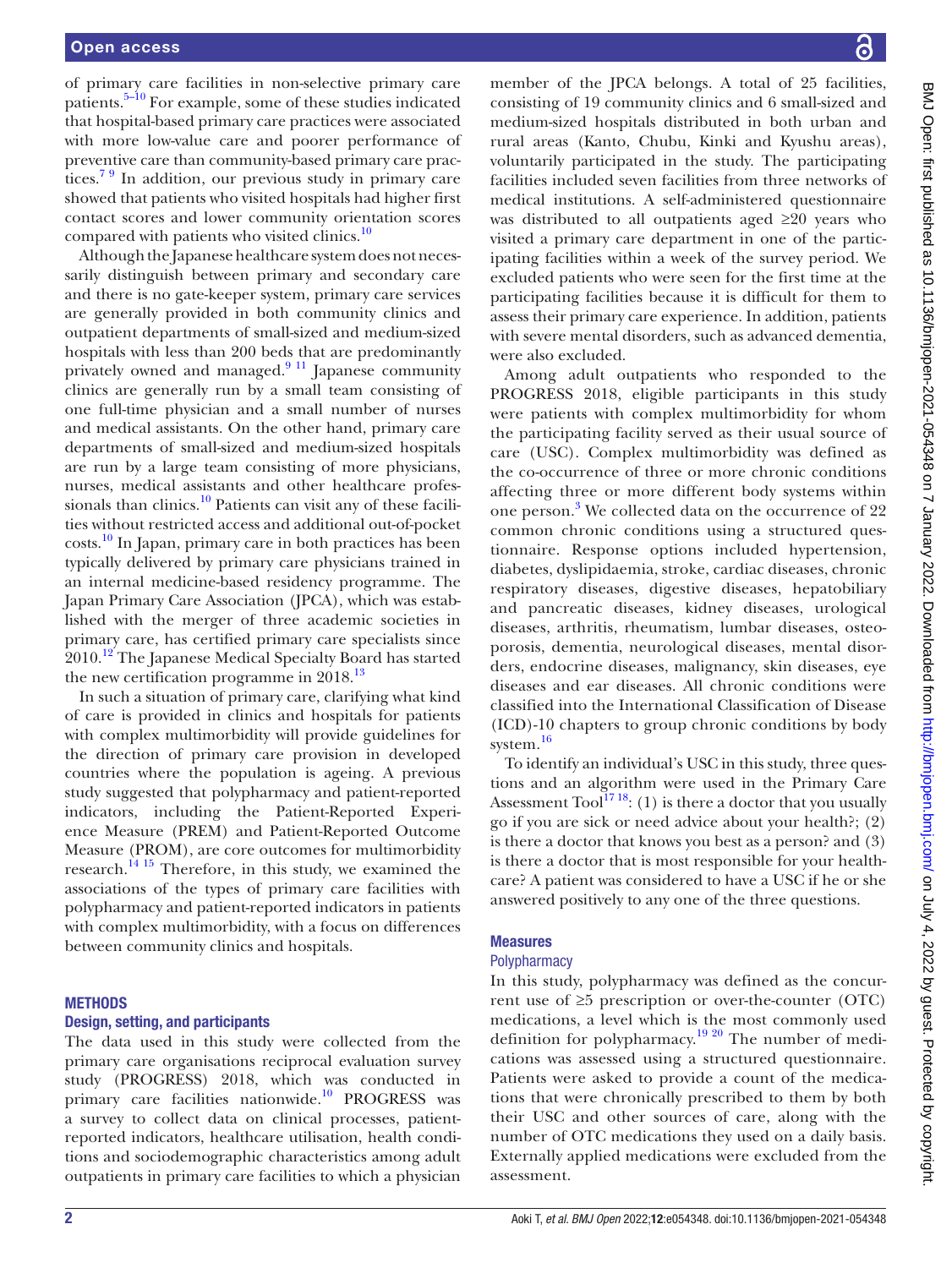

#### Japanese version of Primary Care Assessment Tool

We assessed PREM in primary care using the Japanese version of Primary Care Assessment Tool Short Form  $($ [PCAT-SF) $.$ <sup>21</sup> The [PCAT-SF is a 13-item tool comprising] six domains representing five primary care attributes, including first contact, longitudinality, coordination, comprehensiveness and community orientation. The first contact domain reflects accessibility including outof-hours care. This tool consists of fewer items than the original Primary Care Assessment Tool,<sup>17</sup> which was developed by the Johns Hopkins Primary Care Policy Center for better usability. A previous study showed that the JPCAT-SF has good reliability and validity. [21](#page-7-13) The scoring system of JPCAT-SF is structured as follows: each response on a 5-point Likert scale (1=strongly disagree, 2=somewhat disagree, 3=notsure, 4=somewhat agree and 5=strongly agree) is converted to an item score between 0 and 4. The calculated means of item scores in the same domain are multiplied by 25 to yield domain scores ranging from 0 to 100 points, with higher scores indicating better performance. In the coordination domain, asking about the experiences of referral to a specialist, if respondents answered that they had never seen a specialist, 50 points (the middle number of the possible scores) were given.

#### Self-rated health status

In this study, PROM was assessed using self-rated health status (SRH). SRH is a common measure of overall health status and has been collected for international comparisons using general populations.<sup>14</sup> SRH has been reported to be associated with various health outcomes such as mortality, recovery after illness and health service utilisa- $\frac{22}{10}$  In this study, SRH was determined from the question 'In general, would you say your health is' with the response items (excellent, very good, good, fair, poor). We created a dichotomous variable for SRH (0 if excellent, very good, or good; 1 if fair or poor). $^{23}$  $^{23}$  $^{23}$ 

#### <span id="page-2-0"></span>Statistical analysis

Descriptive statistics were obtained for the patients' characteristics and the frequencies of chronic conditions by the types of primary care facilities. To examine the associations of primary care facility types with polypharmacy and poor or fair SRH, multivariable analyses were performed using a generalised linear mixed model with a logit link function. To confirm the robustness of the study findings, sensitivity analyses using a Poisson mixed effects model were conducted to examine the associations of primary care facility types with the number of total medications, prescription medications and OTC medications. In addition, we used a linear mixed effects model to examine the associations between primary care facility types and the JPCAT-SF scores. The random intercept models included a random effect for facilities and the following possible confounding variables as fixed effects: age, sex, years of education, annual household income, number of chronic conditions, eye and adnexa, digestive, and respiratory diseases, hospitalisation in the past 6months and municipality population size where the participating facility was located. All possible confounding variables except for municipality population size were evaluated as categorical variables using a structured questionnaire. In this study, the municipality population size was categorised into two groups: small municipalities with <50000 people and large municipalities with ≥50000 people. These categories were used because a population of 50000 was required for city designation, in accordance with Japan's Local Autonomy Law. For each analysis, we used a two-sided significance level of p=0.05. Missing data on independent and dependent variables were handled by applying multiple imputation with 20 imputations using fully conditional specification. Statistical analyses were conducted using R V.3.6.3 (R Foundation for Statistical Computing, Vienna, Austria; [www.R-project.org\)](www.R-project.org) and lme4 and mice packages.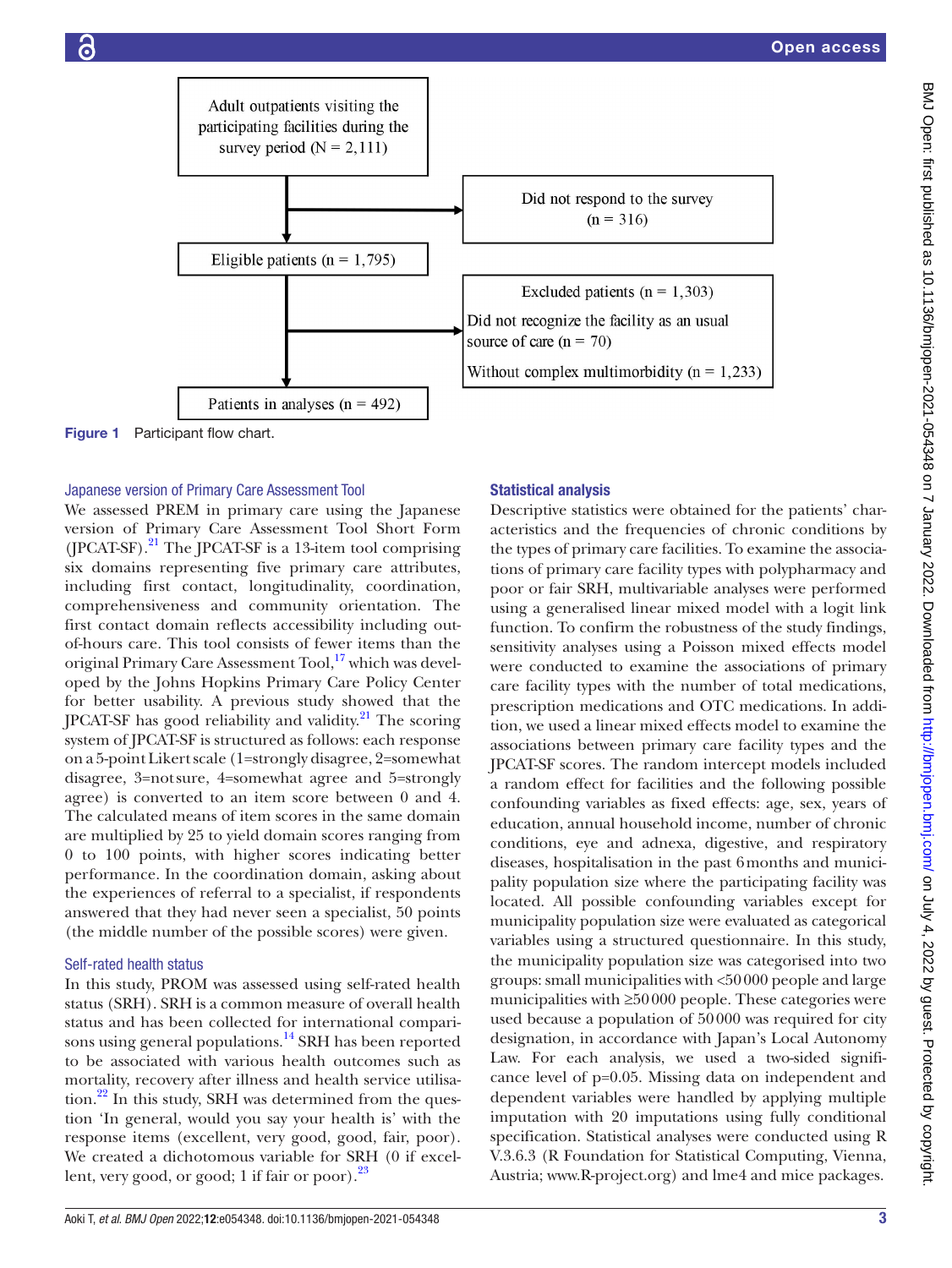<span id="page-3-0"></span>

| <b>Open access</b>                                                                                            |                      |                                         | င်               |  |
|---------------------------------------------------------------------------------------------------------------|----------------------|-----------------------------------------|------------------|--|
|                                                                                                               |                      |                                         |                  |  |
| Characteristics of patients with complex multimorbidity by types of primary care facilities<br><b>Table 1</b> |                      |                                         |                  |  |
|                                                                                                               |                      | <b>Types of primary care facilities</b> |                  |  |
| <b>Characteristic</b>                                                                                         | <b>Total (N=492)</b> | Clinic $(n=312)$                        | Hospital (n=180) |  |
| Gender, n (%)                                                                                                 |                      |                                         |                  |  |
| Male                                                                                                          | 220 (44.7)           | 152 (48.7)                              | 68 (37.8)        |  |
| Female                                                                                                        | 258 (52.4)           | 152 (48.7)                              | 106 (58.9)       |  |
| Data missing                                                                                                  | 14(2.8)              | 8(2.6)                                  | 6(3.3)           |  |
| Age (year), $n$ (%)                                                                                           |                      |                                         |                  |  |
| $20 - 29$                                                                                                     | 2(0.4)               | 1(0.3)                                  | 1(0.6)           |  |
| $30 - 39$                                                                                                     | 5(1.0)               | 4(1.3)                                  | 1(0.5)           |  |

| s<br>(n=180)         |  |
|----------------------|--|
|                      |  |
| i)                   |  |
| 1)                   |  |
|                      |  |
|                      |  |
|                      |  |
|                      |  |
|                      |  |
|                      |  |
|                      |  |
| )<br>(i              |  |
|                      |  |
| $\cdot)$             |  |
|                      |  |
|                      |  |
| )<br>)<br>)          |  |
|                      |  |
|                      |  |
| $\big)$              |  |
|                      |  |
|                      |  |
| $\frac{1}{\sqrt{2}}$ |  |
|                      |  |
|                      |  |
|                      |  |
|                      |  |
|                      |  |
|                      |  |
| )<br>;)              |  |
|                      |  |
|                      |  |
|                      |  |
| )<br>;)              |  |
|                      |  |
|                      |  |
| (4.0)                |  |
|                      |  |
| $\mathcal{I}$        |  |
|                      |  |

| Data missing                                 | 14(2.8)          | 8(2.6)           | 6(3.3)           |
|----------------------------------------------|------------------|------------------|------------------|
| Age (year), n (%)                            |                  |                  |                  |
| $20 - 29$                                    | 2(0.4)           | 1(0.3)           | 1(0.6)           |
| $30 - 39$                                    | 5(1.0)           | 4(1.3)           | 1(0.5)           |
| $40 - 49$                                    | 8(1.6)           | 6(1.9)           | 2(1.1)           |
| $50 - 59$                                    | 36(7.3)          | 24(7.7)          | 12(6.7)          |
| 60-69                                        | 122 (24.8)       | 82 (26.3)        | 40 (22.2)        |
| $70 - 79$                                    | 208 (42.3)       | 140 (44.9)       | 68 (37.8)        |
| 80 or more                                   | 107 (21.7)       | 54 (17.3)        | 53 (29.4)        |
| Data missing                                 | 4(0.8)           | 1(0.3)           | 3(1.7)           |
| Education, n (%)                             |                  |                  |                  |
| Less than high school                        | 114 (23.2)       | 73 (23.4)        | 41 (22.8)        |
| High school                                  | 205 (41.7)       | 130 (41.7)       | 75 (41.7)        |
| Junior college                               | 74 (15.0)        | 47 (15.1)        | 27(15.0)         |
| More than or equal to college                | 88 (17.9)        | 56 (17.9)        | 32 (17.8)        |
| Data missing                                 | 11(2.2)          | 6(1.9)           | 5(2.8)           |
| Annual household income (million JPY), n (%) |                  |                  |                  |
| $<$ 3.00 (=US\$27000)                        | 255 (51.8)       | 153 (49.0)       | 102 (56.7)       |
| $3.00 - 4.99$                                | 131 (26.6)       | 93 (29.8)        | 38 (21.1)        |
| $5.00 - 6.99$                                | 49 (10.0)        | 33 (10.6)        | 16 (8.9)         |
| 7.00-9.99                                    | 16(3.3)          | 12(3.8)          | 4(2.2)           |
| ≥10.00                                       | 11(2.2)          | 7(2.2)           | 4(2.2)           |
| Data missing                                 | 30(6.1)          | 14(4.5)          | 16 (8.9)         |
| Hospitalisation in past 6 months, n (%)      |                  |                  |                  |
| Yes                                          | 75 (15.2)        | 37 (11.9)        | 38 (21.1)        |
| <b>No</b>                                    | 412 (83.7)       | 272 (87.2)       | 140 (77.8)       |
| Data missing                                 | 5(1.0)           | 3(1.0)           | 2(1.1)           |
| Experience of visiting specialist, n (%)     |                  |                  |                  |
| Yes                                          | 358 (72.8)       | 228 (73.1)       | 130 (72.2)       |
| <b>No</b>                                    | 94 (19.1)        | 61 (19.6)        | 33 (18.3)        |
| Data missing                                 | 40(8.1)          | 23(7.4)          | 17 (9.4)         |
| Number of chronic conditions, median (IQR)   | $3.0(3.0-4.0)$   | $3.0(3.0-4.0)$   | $3.0(3.0-4.0)$   |
| Municipality population size, n (%)          |                  |                  |                  |
| $\geq 50000$                                 | 465 (94.5)       | 294 (94.2)       | 171 (95.0)       |
| $<$ 50000                                    | 27(5.5)          | 18(5.8)          | 9(5.0)           |
| Number of regular medications, median (IQR)  | $5.0(3.0 - 7.0)$ | $4.0(3.0 - 6.0)$ | $6.0(3.0 - 8.0)$ |
| JPCAT-SF, mean (SD)                          |                  |                  |                  |
| First contact                                | 53.5 (27.4)      | 47.2 (27.6)      | 64.2 (23.6)      |
| Longitudinality                              | 75.8 (19.4)      | 76.4 (18.2)      | 74.7 (21.4)      |
| Coordination                                 | 67.4 (28.5)      | 69.7 (27.9)      | 63.2 (29.2)      |
| Comprehensiveness (services available)       | 62.0 (26.1)      | 62.2 (25.4)      | 61.6 (27.4)      |

Continued

I.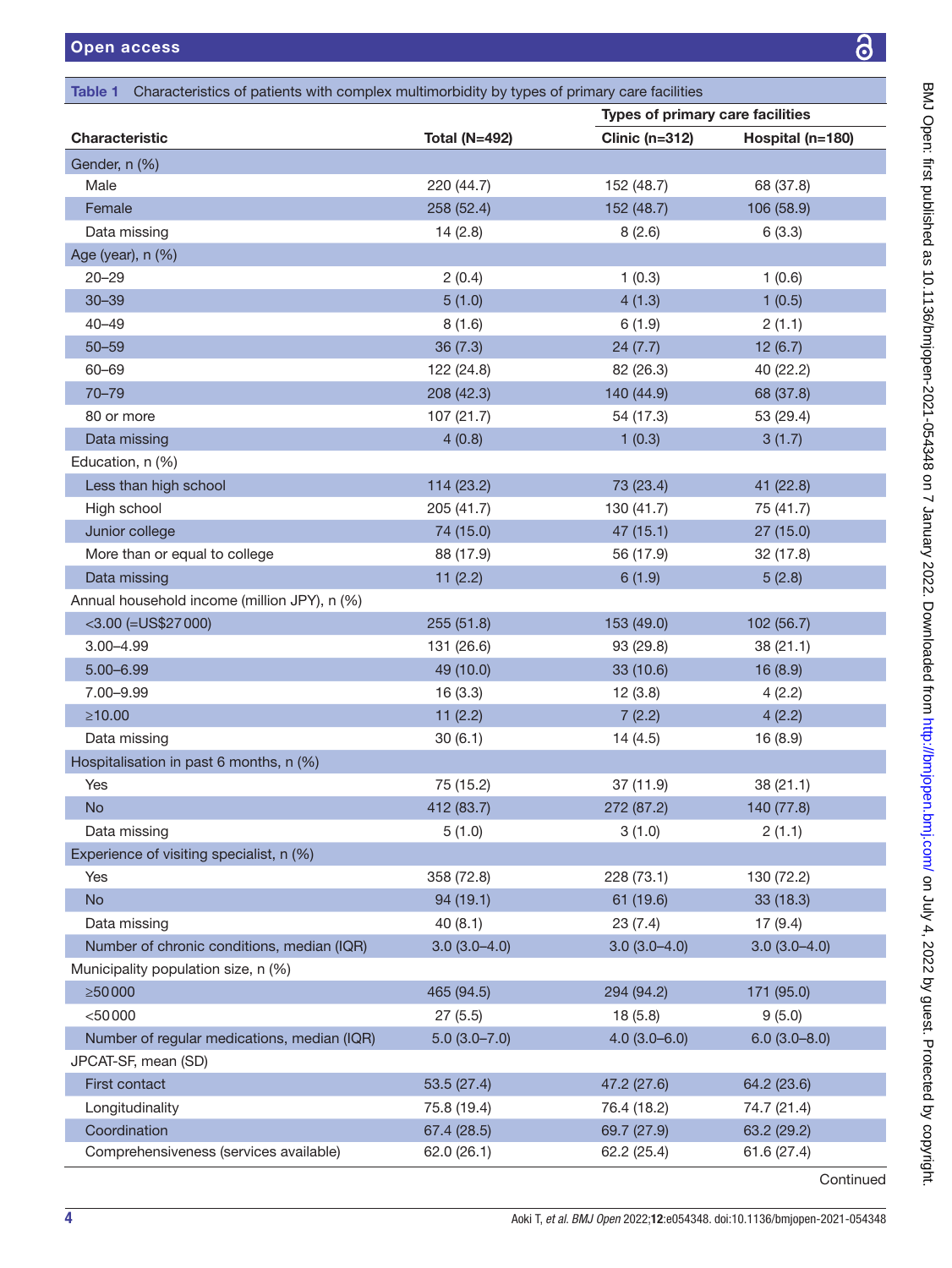| Continued<br>Table 1                  |                      |                  |                                         |  |  |
|---------------------------------------|----------------------|------------------|-----------------------------------------|--|--|
|                                       |                      |                  | <b>Types of primary care facilities</b> |  |  |
| <b>Characteristic</b>                 | <b>Total (N=492)</b> | Clinic $(n=312)$ | Hospital (n=180)                        |  |  |
| Comprehensiveness (services provided) | 36.5(31.5)           | 39.0(30.3)       | 31.7(33.4)                              |  |  |
| Community orientation                 | 67.6 (19.6)          | 69.0 (19.6)      | 65.2 (19.4)                             |  |  |
| Self-rated health status, n (%)       |                      |                  |                                         |  |  |
| Excellent                             | 5(1.0)               | 3(1.0)           | 2(1.1)                                  |  |  |
| Very good                             | 55(11.2)             | 42 (13.5)        | 13(7.2)                                 |  |  |
| Good                                  | 248 (50.4)           | 167 (53.5)       | 81 (45.0)                               |  |  |
| Fair                                  | 161 (32.7)           | 89 (28.5)        | 72 (40.0)                               |  |  |
| Poor                                  | 18 (3.7)             | 7(2.2)           | 11(6.1)                                 |  |  |
| Data missing                          | 5(1.0)               | 4(1.3)           | 1(0.6)                                  |  |  |

JPCAT-SF, Japanese version of Primary Care Assessment Tool Short Form.

#### Patient and public involvement

No patient involved.

#### **RESULTS**

#### Patients' characteristics

A total of 1795 individuals out of 2111 adult outpatients responded to the PROGRESS 2018 (response rate: 85.0%). Among 1725 patients for whom the participating facility served as their USC, we included 492 (28.5%) patients (312 clinic patients and 180 hospital patients) with complex multimorbidity [\(figure](#page-2-0) 1).

[Table](#page-3-0) 1 shows the characteristics of patients with complex multimorbidity by the types of primary care facilities. The median (IQR) of the number of chronic

<span id="page-4-0"></span>

| <b>Table 2</b> Frequencies of chronic conditions in ICD-10 |
|------------------------------------------------------------|
| chapters among patients with complex multimorbidity, N (%) |

|                                               | <b>Types of primary care</b><br>facilities |                              |  |  |
|-----------------------------------------------|--------------------------------------------|------------------------------|--|--|
| ICD-10 chapter                                | Clinic<br>$(n=312)$                        | <b>Hospital</b><br>$(n=180)$ |  |  |
| Circulatory                                   | 250 (80.1)                                 | 136 (75.6)                   |  |  |
| Endocrine, nutritional, and metabolic         | 197 (63.1)                                 | 108 (60.0)                   |  |  |
| Musculoskeletal and connective                | 160 (51.3)                                 | 95(52.8)                     |  |  |
| Eye and adnexa                                | 120 (38.5)                                 | 82 (45.6)                    |  |  |
| <b>Digestive</b>                              | 110 (35.3)                                 | 82 (45.6)                    |  |  |
| Genitourinary                                 | 91 (29.2)                                  | 47 (26.1)                    |  |  |
| Ear and mastoid process                       | 62 (19.9)                                  | 37 (20.6)                    |  |  |
| Respiratory                                   | 54 (17.3)                                  | 38 (21.1)                    |  |  |
| Neoplasms                                     | 36(11.5)                                   | 18 (10.0)                    |  |  |
| Skin and subcutaneous tissue                  | 30(9.6)                                    | 14(7.8)                      |  |  |
| Mental, behavioural and<br>neurodevelopmental | 28(9.0)                                    | 23(12.8)                     |  |  |
| Nervous system                                | 5(1.6)                                     | 2(1.1)                       |  |  |
| ICD, International Classification of Disease. |                                            |                              |  |  |

conditions was 3.0 (3.0–4.0) in both clinic-based practices and hospital-based practices. The number of concurrent medications in hospital-based practices was higher than that in clinic-based practices. There was a trend suggesting that the patients whose USC was the clinics had higher coordination, comprehensiveness (services provided), community orientation and lower first contact score compared with the patients whose USC was the hospitals.

[Table](#page-4-0) 2 shows the frequencies of chronic conditions in the ICD-10 chapters of the study participants. The frequency of eye and adnexa, digestive, and respiratory diseases tended to be higher in the hospital group.

#### Facility types and polypharmacy

[Table](#page-5-0) 3 shows the results of analyses using the generalised linear mixed model, modelling the unadjusted and adjusted associations between the types of primary care facilities and polypharmacy. After adjustment for possible confounders and clustering within facilities, clinic-based practices were significantly associated with a lower prevalence of polypharmacy compared with hospital-based practices (adjusted odds ratio (aOR)=0.53, 95% CI 0.35 to 0.82). Additionally, clinic-based practices were also significantly associated with a lower number of total medications and prescription medications compared with hospital-based practices (adjusted risk ratio (aRR)=0.87, 95%CI 0.78 to 0.97 and aRR=0.86, 95%CI 0.77 to 0.97, respectively). In contrast, the association between the types of primary care facilities and the number of OTC medications was not statistically significant.

#### Facility types and patient-reported indicators

[Table](#page-5-1) 4 shows the unadjusted and adjusted associations between the types of primary care facilities and patientreported indicators. After adjustment for possible confounders and clustering within facilities, clinicbased practices were significantly associated with higher JPCAT-SF scores in coordination and community orientation compared with hospital-based practices (adjusted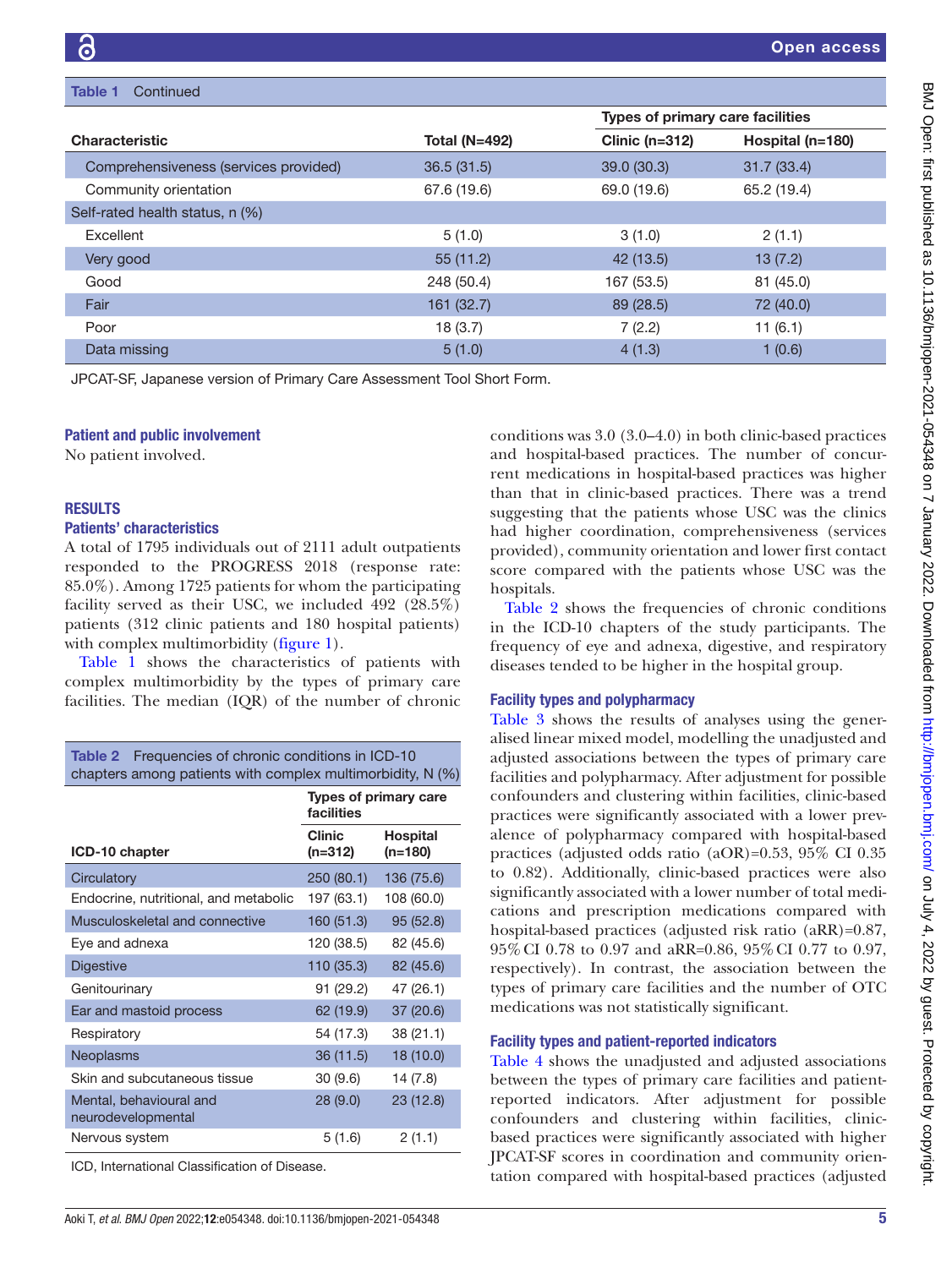<span id="page-5-0"></span>

|                         |  | Table 3 Comparison of polypharmacy in clinic-based practices and hospital-based practices among patients with complex |  |
|-------------------------|--|-----------------------------------------------------------------------------------------------------------------------|--|
| multimorbidity* (N=492) |  |                                                                                                                       |  |

|                               | <b>Unadjusted</b><br>Adjusted <sup>+</sup> |         |                        |         |
|-------------------------------|--------------------------------------------|---------|------------------------|---------|
| Outcome                       | Relative risk (95% CI)                     | P value | Relative risk (95% CI) | P value |
| Polypharmacy <sup>+</sup>     | $0.55$ (0.36 to 0.83)                      | 0.005   | $0.53$ (0.35 to 0.82)  | 0.004   |
| Number of regular medications |                                            |         |                        |         |
| Total                         | $0.85$ (0.74 to 0.97)                      | 0.020   | 0.87 (0.78 to 0.97)    | 0.014   |
| Prescription medications      | 0.85 (0.73 to 0.98)                        | 0.029   | 0.86 (0.77 to 0.97)    | 0.014   |
| Over-the-counter medications  | $0.87$ (0.60 to 1.27)                      | 0.475   | $0.90$ (0.63 to 1.32)  | 0.608   |

\*Reference group: hospitals; generalised linear mixed model; random effect on facility.

†Adjusted for age, sex, years of education, annual household income, number of chronic conditions, eye and adnexa, digestive, and respiratory diseases, hospitalisation in past 6months, and municipality population size.

‡Use of ≥5 concurrent medications.

mean difference=7.00, 95%CI 1.23 to 12.77 and adjusted mean difference=4.60, 95%CI 0.03 to 9.17, respectively). In contrast, clinic-based practices were associated with lower JPCAT-SF scores in first contact (adjusted mean difference=−14.93, 95%CI −26.06 to −3.80). The associations between the types of primary care facilities and JPCAT-SF scores in longitudinality and comprehensiveness were not statistically significant. In addition, clinicbased practices were significantly associated with a lower prevalence of poor or fair SRH compared with hospitalbased practices (aOR=0.51, 95%CI 0.34 to 0.77).

**DISCUSSION** 

This study revealed that clinic-based primary care practices were significantly associated with a lower prevalence of polypharmacy and better SRH in patients with complex

multimorbidity compared with hospital-based primary care practices. Furthermore, clinic-based practices were also significantly associated with higher JPCAT-SF scores in coordination and community orientation. For reference, a 6-point increase in the JPCAT coordination score has been associated with a 20% increment in advance care planning discussions with primary care professionals.<sup>24</sup> In contrast, the JPCAT-SF score in first contact evaluating out-of-hours care was lower in clinic-based practices and the differences in longitudinality and comprehensiveness were not statistically significant, as seen in the findings from our previous study on non-selective primary care patients.<sup>[10](#page-7-5)</sup> The reason for the results regarding first contact may be that majority of Japanese clinics are solo practices making it difficult to provide out-of-hours care. These findings suggest that primary care structures play

<span id="page-5-1"></span>Table 4 Comparison of patient-reported indicators in clinic-based practices and hospital-based practices among patients with complex multimorbidity\* (N=492)

|                                        | <b>Unadjusted</b>                |         | Adjusted <sup>+</sup>            |         |
|----------------------------------------|----------------------------------|---------|----------------------------------|---------|
| <b>PREM</b>                            | Mean difference (95% CI)         | P value | Mean difference (95% CI)         | P value |
| JPCAT-SF‡                              |                                  |         |                                  |         |
| First contact                          | $-18.77$ ( $-32.47$ to $-5.07$ ) | 0.007   | $-14.93$ ( $-26.06$ to $-3.80$ ) | 0.009   |
| Longitudinality                        | 1.77 $(-1.81$ to 5.34)           | 0.333   | 1.07 (-2.60 to 4.73)             | 0.568   |
| Coordination                           | 7.01 (1.34 to 12.69)             | 0.016   | 7.00 (1.23 to 12.77)             | 0.018   |
| Comprehensiveness (services available) | $0.12$ (-6.33 to 6.56)           | 0.971   | $0.85$ (-5.18 to 6.88)           | 0.782   |
| Comprehensiveness (services provided)  | 4.71 (-2.17 to 11.59)            | 0.181   | $2.77$ (-4.05 to 9.59)           | 0.427   |
| Community orientation                  | $3.94 (-0.95 \text{ to } 8.83)$  | 0.115   | 4.60 (0.03 to 9.17)              | 0.049   |
|                                        | <b>Unadjusted</b>                |         | Adjusted <sup>+</sup>            |         |
| <b>PROM</b>                            | <b>OR (95% CI)</b>               | P value | <b>OR (95% CI)</b>               | P value |
| Poor or fair self-rated health status  | $0.53$ (0.36 to 0.77)            | 0.001   | $0.51$ (0.34 to 0.77)            | 0.001   |

\*Reference group: hospitals; mixed effects model; random effect on facility.

†Adjusted for age, sex, years of education, annual household income, number of chronic conditions, eye and adnexa, digestive, and respiratory diseases, hospitalisation in past 6months, and municipality population size.

JPCAT-SF, Japanese version of Primary Care Assessment Tool Short Form; PREM, Patient-Reported Experience Measure; PROM, Patient-Reported Outcome Measure.

<sup>‡</sup>All scores range from 0 to 100.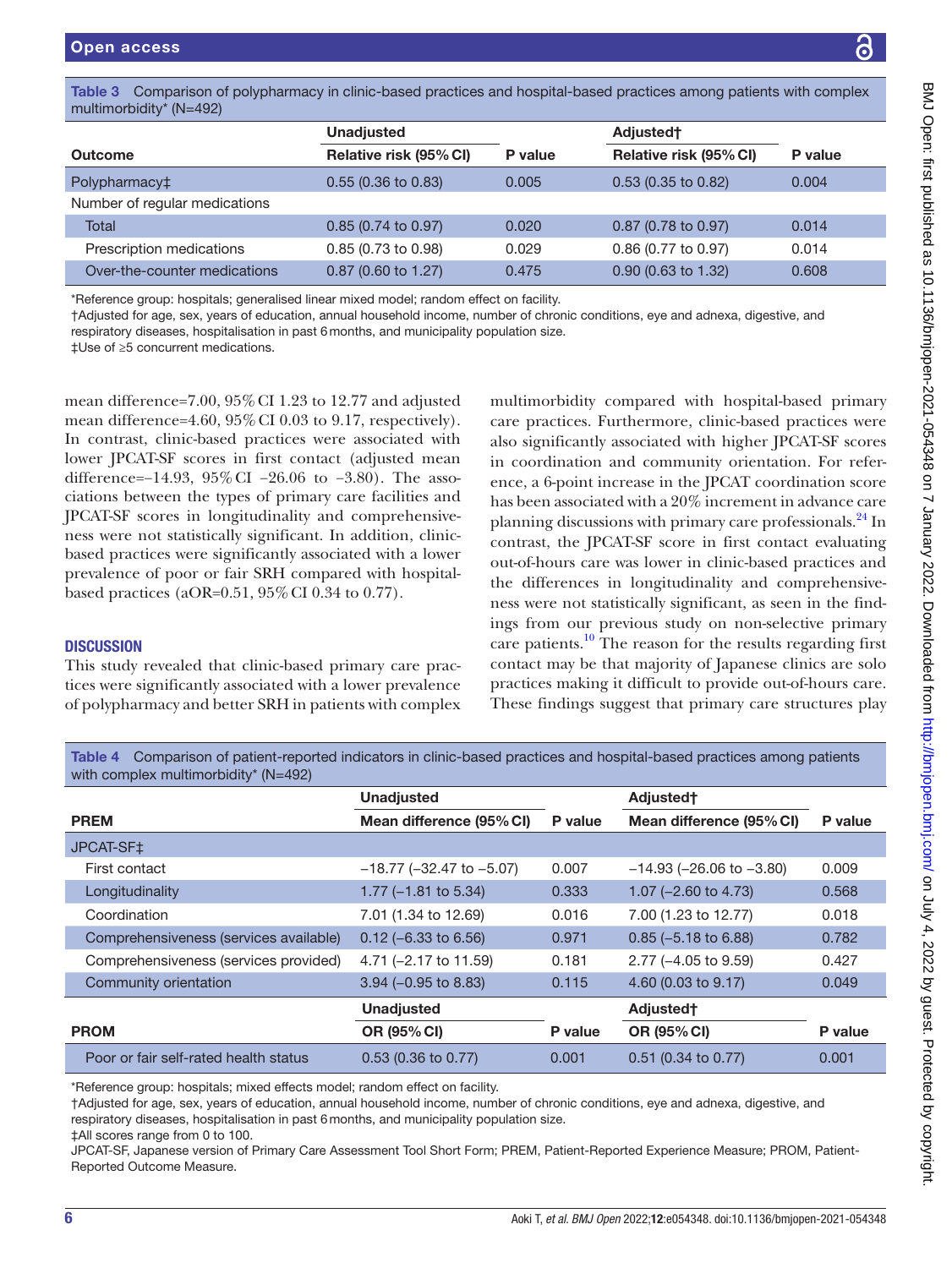an important role in the quality of care for patients with complex multimorbidity.

Polypharmacy, which increases adverse drug reactions and treatment burden, is an important indicator of multimorbidity. In clinic-based practices, better coordination among healthcare professionals, including specialists, may have contributed to a lower prevalence of polyphar-macy in patients who have complex healthcare needs.<sup>[25 26](#page-7-17)</sup> As a result, in clinic-based practices, well-coordinated care and reduced polypharmacy may have led to better SRH, as shown in the previous studies. $27\frac{28}{12}$ 

The advantages of clinic-based practices in care coordination, community orientation, and medication management may be attributed to its team structure. According to our findings, there is a possibility that small and tight team structures such as a 'teamlet' are more effective in administering care to patients with complex multimorbidity than large teams. The teamlet model is a team structure in which a clinician works with the same medical assistant or other support staff trained as 'health coaches' on a consistent basis.[29](#page-7-19) In clinic-based primary care practices in Japan, nurses often play important roles, such as health coaches, in support of a physician at previsit, between-visit and postvisit levels and communitybased interprofessional collaboration with care workers and social workers. Even in hospital outpatient departments, organising multiple small teams consisting of one physician and two or more other healthcare professionals as health coaches might be effective in improving the quality of care for patients with complex multimorbidity. Although the effects of health coaching have begun to be investigated in patients with multimorbidity, the studies have shown inconsistent results. $30-32$  In the future, intervention studies that also consider team structure are required.

To the best of our knowledge, this study was the first study to report the associations of the types of primary care facilities with polypharmacy and patient-reported indicators in patients with complex multimorbidity. The study setting included different levels of primary care facilities that were widely distributed throughout Japan, covering both urban and rural areas. In addition, the recovery rate for the questionnaire administered in this study was high (85.0%). We adjusted possible confounding factors and clustering within facilities by using a mixed-effects model and allowed appropriate patient-level analysis.

However, the present study had some potential limitations. First, we used a self-reported survey to collect the data on chronic conditions. This method of assessment may have introduced selection bias. Indeed, participants did not include patients with diseases, such as advanced dementia. Second, data on the types of medications taken were not collected; thus, we could not evaluate the appropriateness of the medications. However, polypharmacy is known as an important risk factor for poten-tially inappropriate medications.<sup>[33](#page-7-21)</sup> Third, although we adjusted for possible confounding variables, unmeasured patient characteristics might have influenced the results.

For example, we adjusted for hospitalisation in the past 6months, which potentially reflects the severity of chronic conditions; however, confounding by the severity of individual chronic conditions was not fully accounted for in the analyses. This might have overestimated the associations of the types of primary care facilities with polypharmacy and SRH. Fourth, given that the data were cross-sectional, a causal relationship between the types of primary care facilities and the outcomes cannot be definitively established. Fifth, this study was limited by the fact that the participating facilities were recruited publicly; thus, there is a possibility of representing facilities that have higher interests in the quality of medical care. This point should be considered when interpreting the results of the present study.

#### **Conclusion**

Clinic-based primary care practices were associated with a lower prevalence of polypharmacy, better patient experience of coordination and community orientation, and better SRH in patients with complex multimorbidity compared with hospital-based primary care practices. In contrast, hospital-based practices were associated with comparatively better patient experience of first contact including out-of-hours care. In the primary care setting, small and tight teams may improve the quality of care for patients with complex multimorbidity. Further research, which controls unmeasured confounding factors, is needed to confirm our findings.

Acknowledgements The authors thank the participating facilities belonging to the Japan Primary Care Association.

Contributors All authors (TA, YF and MM) of the paper contributed the conception or design of the work. TA performed the statistical analyses. TA, YF and MM interpreted the analyses. TA drafted the manuscript. All authors reviewed and edited the manuscript, contributed to the discussion of the data and performed critical review of the manuscript. All authors gave the final approval of the manuscript before submission. TA is the guarantor of the work and accepts full responsibility for the presented content.

Funding This work was supported by Institute for Health Economics and Policy, Japan (grant number N/A).

Competing interests TA and MM received lecture fees and lecture travel fees from the Centre for Family Medicine Development of Japanese Health and Welfare Co-operative Federation. TA and MM are advisers of the Centre for Family Medicine Development practice-based research network. MM's son-in-law worked at IQVIA Services Japan K.K. which is a contract research organisation and a contract sales organisation. MM's son-in-law works at SYNEOS HEALTH CLINICAL K.K. which is a contract research organisation and a contract sales organisation.

Patient and public involvement Patients and/or the public were not involved in the design, or conduct, or reporting, or dissemination plans of this research.

Patient consent for publication Not applicable.

Ethics approval This study involves human participants and was approved by the ethical committee of the Kyoto University Graduate School of Medicine (approval number: R1342). Participants gave informed consent to participate in the study before taking part.

Provenance and peer review Not commissioned; externally peer reviewed.

Data availability statement No data are available. Due to the nature of this research, participants of this study did not agree for their data to be shared publicly, so supporting data is not available.

Open access This is an open access article distributed in accordance with the Creative Commons Attribution Non Commercial (CC BY-NC 4.0) license, which